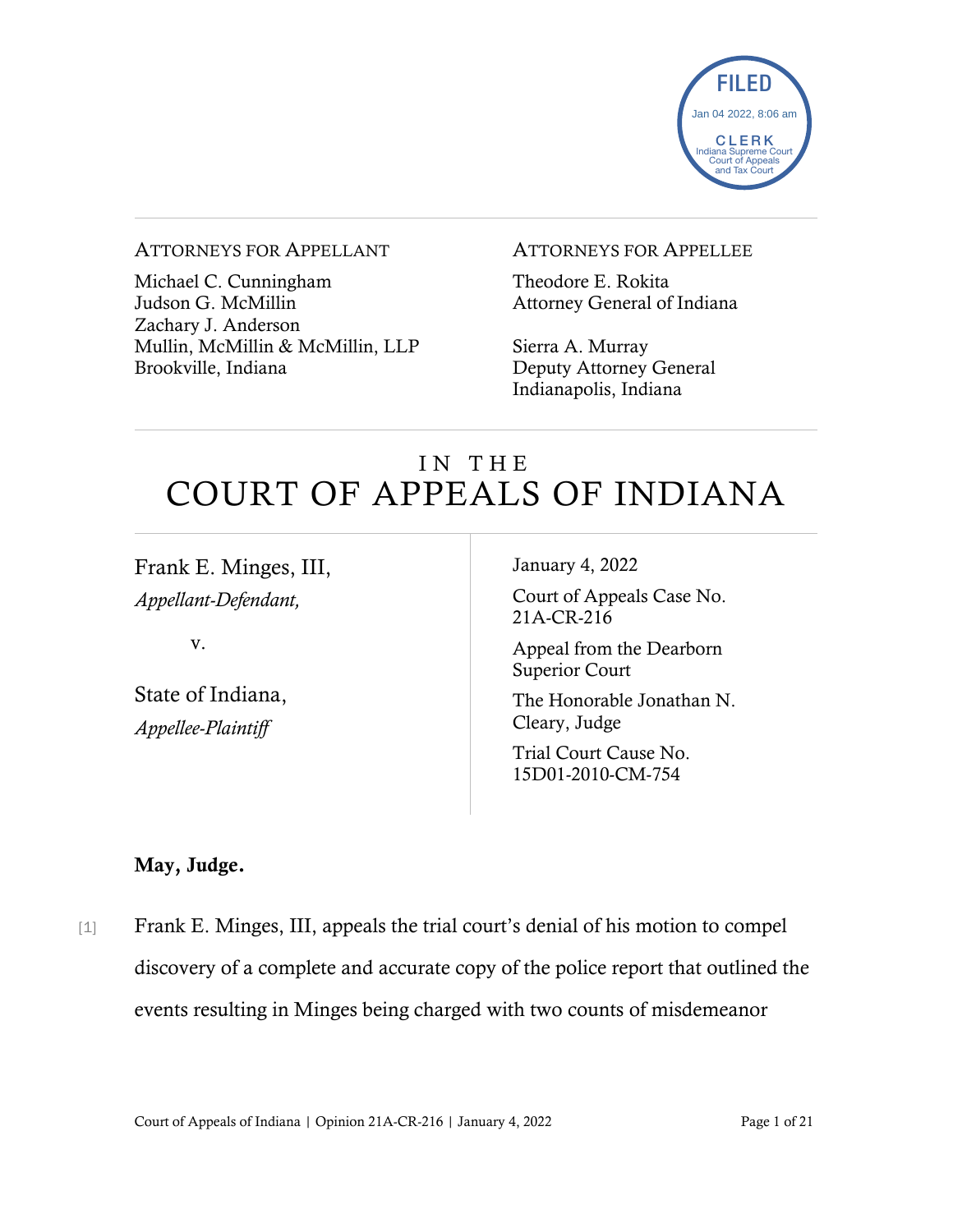operating while intoxicated. He raises a number of issues on appeal, which we consolidate and restate as one:

Did the trial court properly deny Minges' motion to compel discovery of a complete and accurate copy of the arresting officer's police report because, pursuant to *Keaton v. Circuit Court of Rush County*, 475 N.E.2d 1146 (Ind. 1985), trial courts lack authority to order production of verbatim copies of police reports alleging criminal conduct when the prosecutor timely asserts the report is protected by privilege as the work product of the prosecuting attorney?

We affirm.

# Facts and Procedural History

[2] On October 13, 2020, police conducted a traffic stop of a vehicle driven by Minges. As a result of the stop, on October 14, 2020, the Dearborn County Prosecutor's Office (hereinafter "Prosecutor") charged Minges with Class A misdemeanor operating while intoxicated<sup>[1](#page-1-0)</sup> and Class C misdemeanor operating while intoxicated.<sup>[2](#page-1-1)</sup> That same day, Minges' counsel (hereinafter "Defense Counsel") entered an appearance and filed a motion for discovery that requested the Prosecutor turn over twenty-three different forms of evidence that

<span id="page-1-0"></span> $1$  Ind. Code § 9-30-5-2(b).

<span id="page-1-1"></span> $^{2}$  Ind. Code  $\frac{8}{9}$ -30-5-2(a).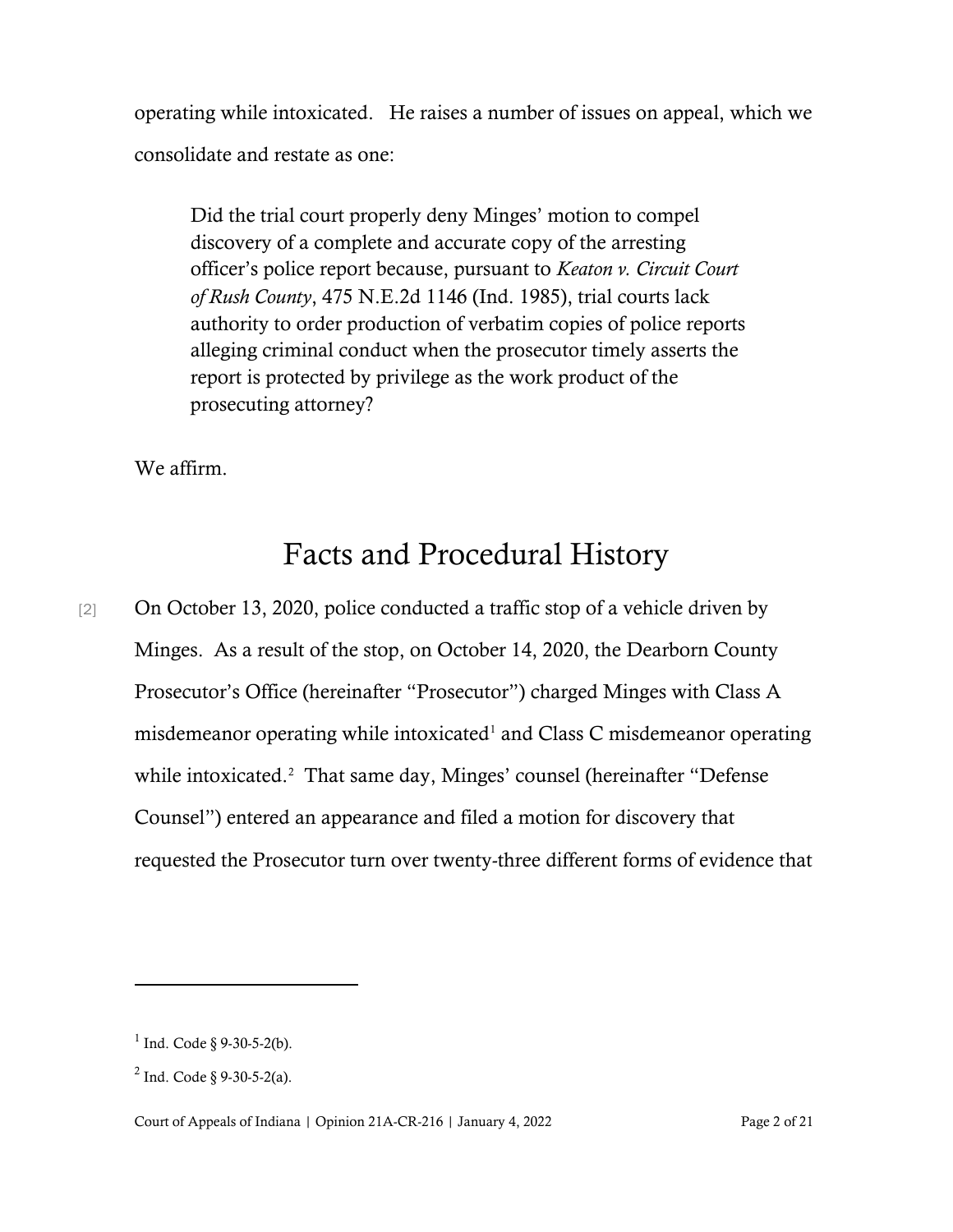the Prosecutor might have in the case. Amongst the requested documents was a request for police reports:

5. Any and all reports known to the State made in writing by any policeman or investigating officer which are relevant to the charge against Defendant. Also, any such reports which the Prosecuting Attorney may acquire or learn of in the future at any time prior to trial.

(Appellant's App. Vol. 2 at 19.)

- [3] On October 26, 2020, the Prosecutor filed its Discovery Answer. The Prosecutor listed its witnesses therein, and thereto the Prosecutor attached copies of the following documents: charging information and probable cause affidavit, blood search warrant, toxicology request form, receipt for license form, defendant's driver's license, and law enforcement drug screen collections for Indiana Department of Toxicology. The Discovery Answer then indicated Minges' "Criminal History" and the "Dearborn County Sheriff's Department Case Report Narrative" were "available to review upon appointment[.]" (*Id*. at 37.)
- [4] On November 22, 2020, Defense Counsel emailed the Prosecutor and requested a copy of the police report by email. On November 23, 2020, the Prosecutor declined and indicated that, pursuant to its policy, Defense Counsel could view the police report in the Prosecutor's Office or, if Defense Counsel agreed to a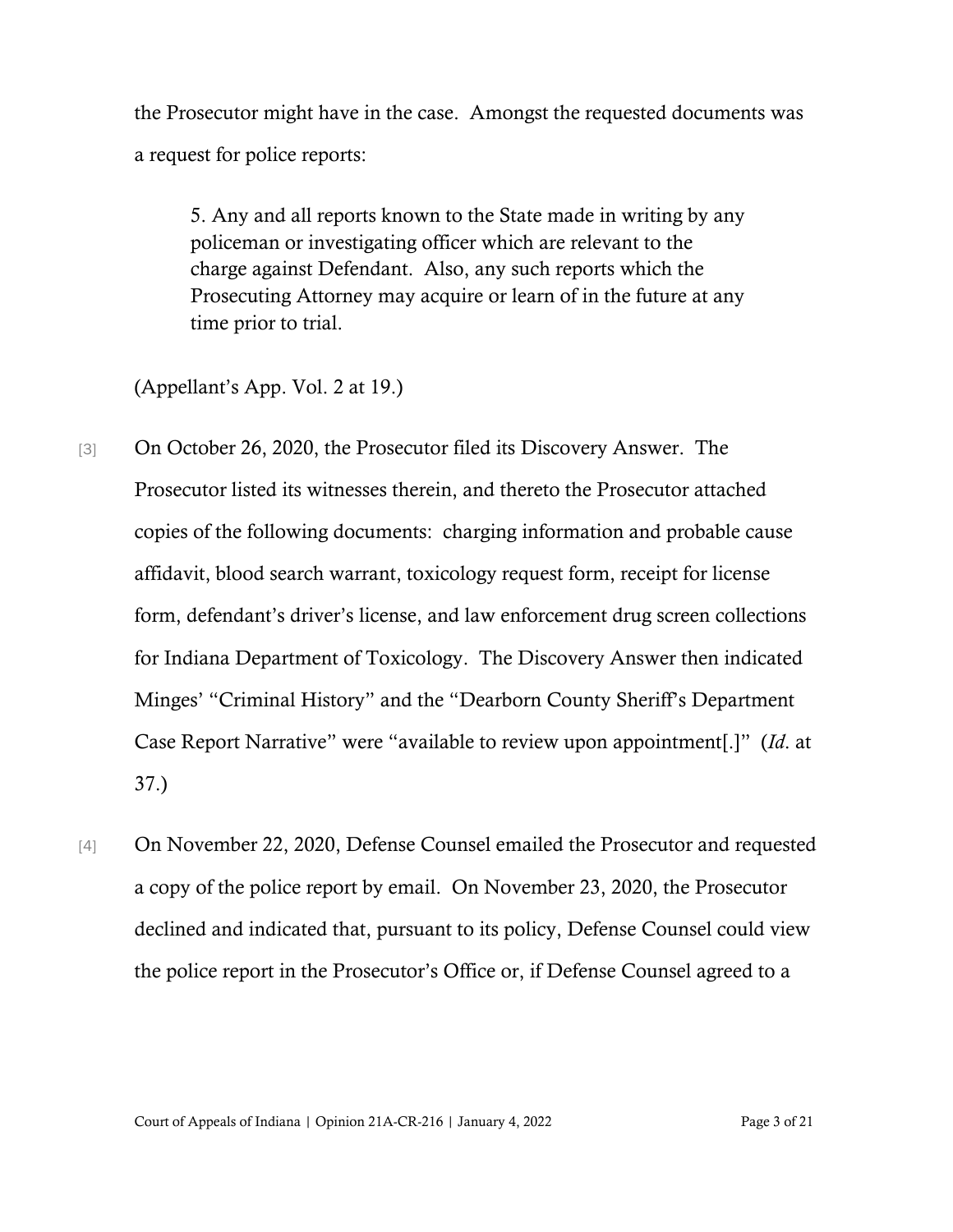non-negotiable protective order,<sup>[3](#page-3-0)</sup> the Prosecutor would give Defense Counsel a copy. That same day, Minges filed a motion to compel discovery that requested the trial court order the Prosecutor "to produce a complete and accurate copy" of the police report. (*Id*. at 59.) The trial court set Minges' motion to compel for a hearing.

[5] At the hearing, Defense Counsel acknowledged he had reviewed the police report at the Prosecutor's Office, but he indicated he was not permitted to take a copy of that report with him because he would not sign the protective order. Defense Counsel asserted he did not feel comfortable signing the protective order, which required him to return the document after the case, because he had an ethical obligation to maintain his client file, and he argued the requirement to prepare the defense by viewing the document at the Prosecutor's Office was particularly limiting during the Covid-19 pandemic. The Prosecutor argued the trial court had no "power to order production of verbatim copies of police reports over a work product objection." (Tr. Vol. 2 at 6-7.) The trial court indicated that its hands were tied by *Keaton* unless Defense Counsel had case

<span id="page-3-0"></span> $3$  A copy of this protective order was not submitted to the trial court and is not in the record before us. At the hearing on the motion to compel, the following explanation of its language was provided:

THE COURT: And then what's the term of the protection order? Basically if the State gives it, the State wants it back at disposition of the case?

<sup>[</sup>DEFENSE COUNSEL]: That, Your Honor, as well as he's not – it's not to be disseminated to anyone beyond obviously counsel, and I believe the exact terms were that the Defendant is allowed to view it, but not retain a copy.

<sup>(</sup>Tr. Vol. II at 6.) At oral argument, the State acknowledged it did not know whether that protective order restricts defense counsel's use of the police report at trial. (Oral argument video at 18:23-18:35.)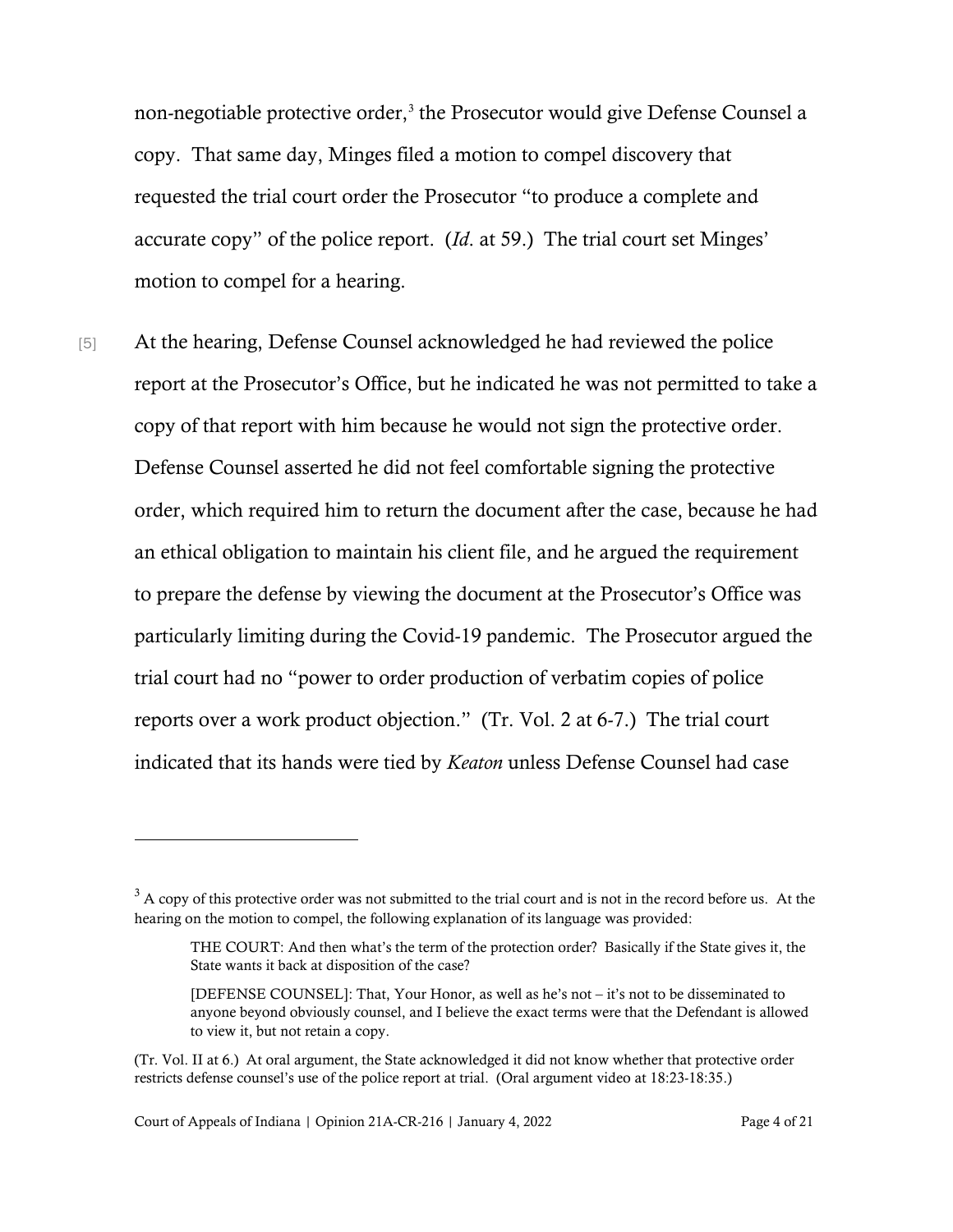law overturning *Keaton*. Thereafter, the court denied Minges' motion in an order that included no findings of fact or conclusions of law. Over the State's objection, the trial court certified its order for interlocutory appeal. We accepted jurisdiction and, following briefing by the parties, held oral argument.<sup>[4](#page-4-0)</sup>

## Discussion and Decision

- [6] Minges appeals from the trial court's denial of his motion to compel discovery of a police report. Discovery is a matter left to the "broad discretion" of the trial court. *State v. Jones*, 169 N.E.3d 397, 402 (Ind. 2021), *reh'g denied*. Accordingly, we review the trial court's denial of Minges' motion for an abuse of discretion, *see id*., which occurs if the "decision is clearly against the logic and effect of the facts and circumstances before the court or when the trial court has misinterpreted the law." *Brown v. Katz*, 868 N.E.2d 1159, 1165 (Ind. Ct. App. 2007).
- [7] Indiana's discovery rules are intended "'to allow a liberal discovery procedure' for the purpose of providing litigants 'with information essential to the litigation of all relevant issues, eliminate surprise and to promote settlement.'" *Doherty v. Purdue Props. I, LLC*, 153 N.E.3d 228, 235 (Ind. Ct. App. 2020) (quoting *Canfield v. Sandock*, 563 N.E.2d 526, 528 (Ind. 1990), *reh'g denied*), *trans. denied*.

<span id="page-4-0"></span> $4$  Oral argument was held October 20, 2021, at the Indiana Statehouse. We thank counsel for their preparation and excellent arguments. https://mycourts.in.gov/arguments/default.aspx?&id=2598.

Court of Appeals of Indiana | Opinion 21A-CR-216 | January 4, 2022 Page 5 of 21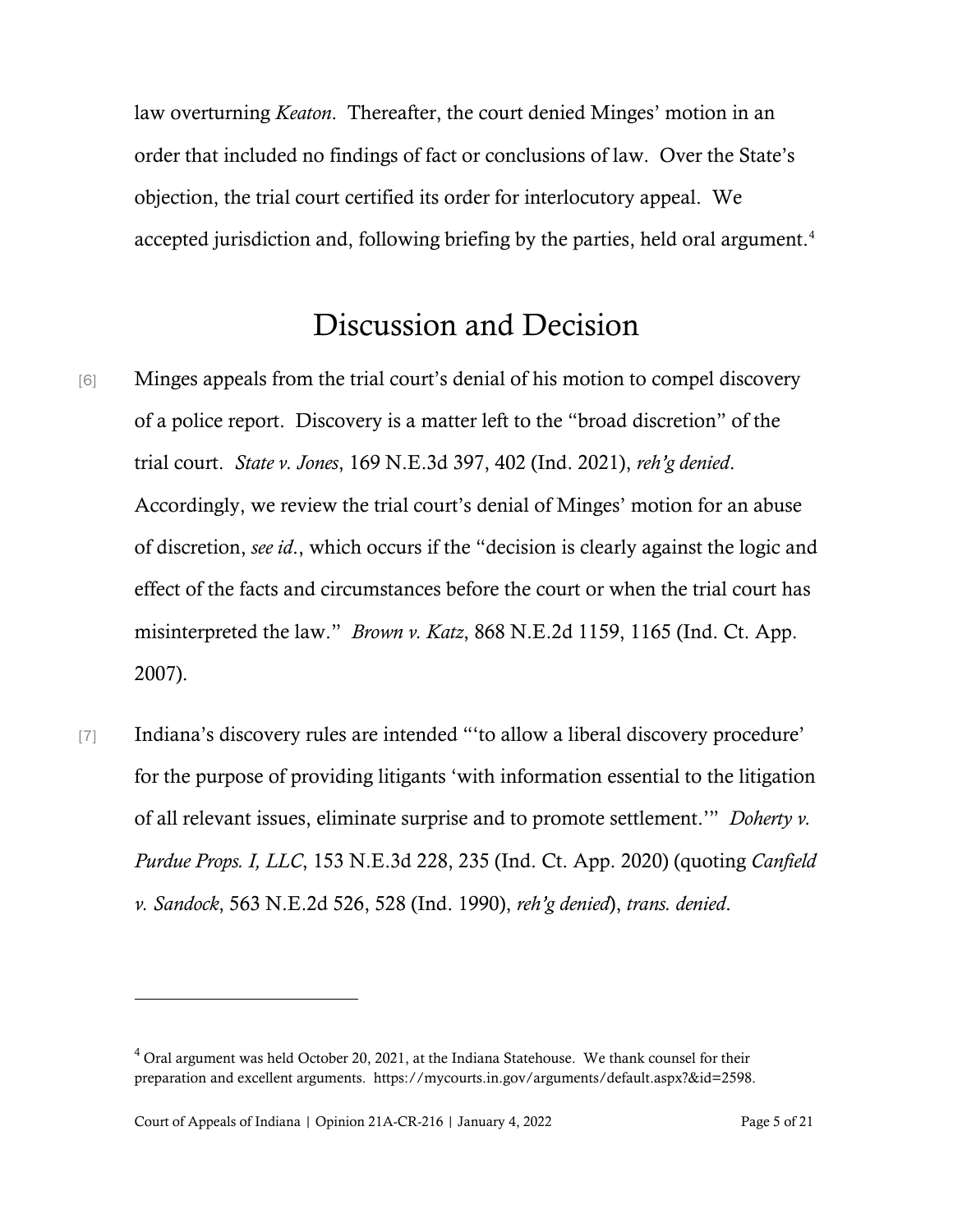Pursuant to Trial Rule  $26(A)$ ,<sup>[5](#page-5-0)</sup> one of the discovery methods parties may use to prepare for trial is requesting the "production of documents." Generally speaking:

Parties may obtain discovery regarding any matter, not privileged, which is relevant to the subject-matter involved in the pending action, whether it relates to the claim or defense of the party seeking discovery or the claim or defense of any other party, including the existence, description, nature, custody, condition and location of any books, documents, or other tangible things and the identity and location of persons having knowledge of any discoverable matter. It is not ground for objection that the information sought will be inadmissible at trial if the information sought appears reasonably calculated to lead to the discovery of admissible evidence.

Trial Rule 26(B)(1). "Trial Rule 34(A) allows the defendant the opportunity not only to inspect the item but also to make a copy of it." *Beville v. State*, 71 N.E.3d 13, 18 (Ind. 2017).

[8] If a party wishes to assert a privilege and avoid divulging information during discovery, that party has "the burden to allege and prove the applicability of the privilege as to each question asked or document sought." *TP Orthodontics, Inc. v. Kesling*, 15 N.E.3d 985, 994 (Ind. 2014) (quoting *Hayworth v. Schilli Leasing, Inc*., 669 N.E.2d 165, 169 (Ind. 1996)). *See also* Ind. Trial Rule 26(B)(5) (party

<span id="page-5-0"></span><sup>&</sup>lt;sup>5</sup> The Indiana Rules of Criminal Procedure incorporate the Rules of Trial Procedure by reference. Ind. Crim. Rule 21 ("The Indiana rules of trial and appellate procedure shall apply to all criminal proceedings so far as they are not in conflict with any specific rule adopted by this court for the conduct of criminal proceedings.").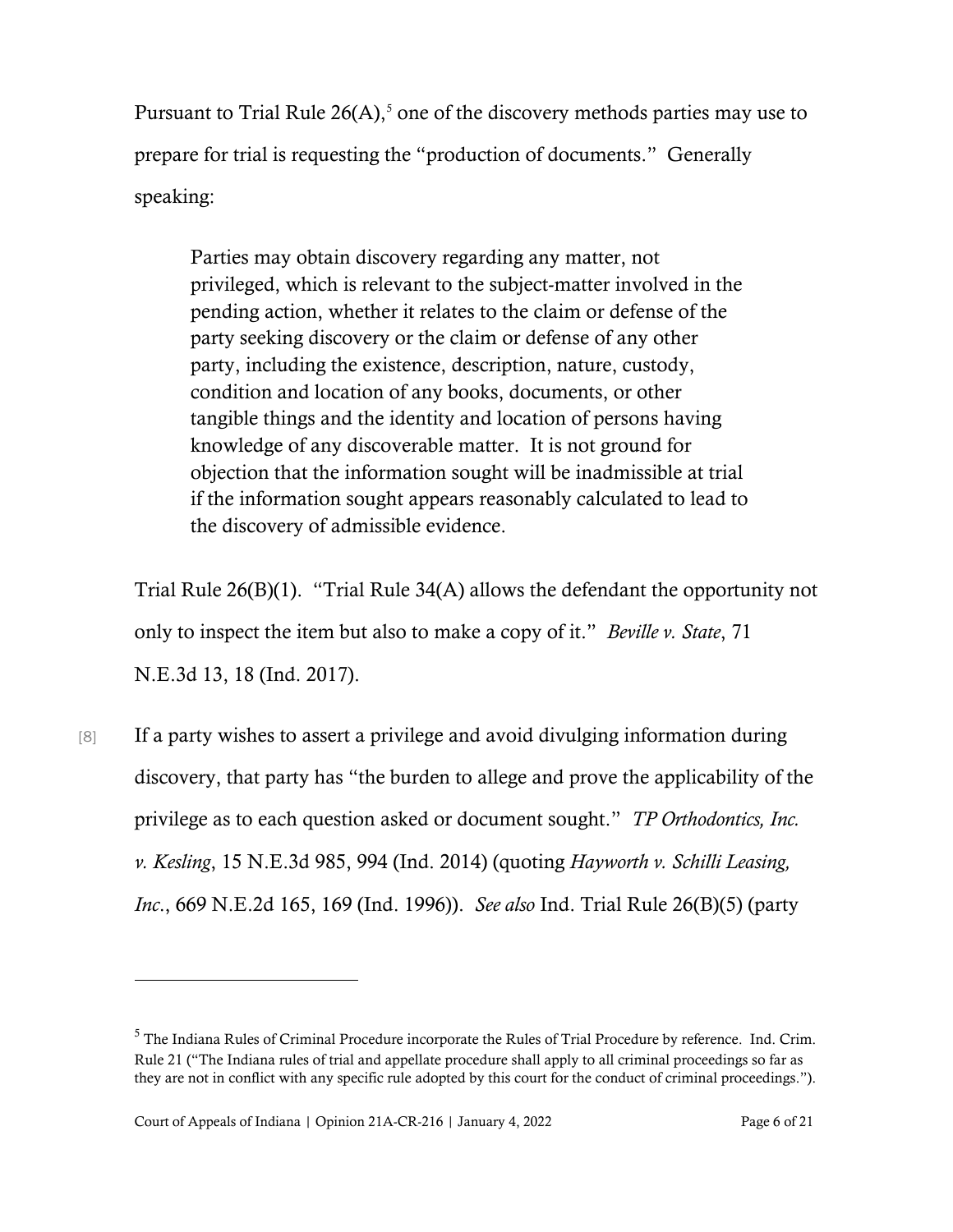claiming privilege "shall make the claim expressly and shall describe the nature of the . . . communications . . . not produced or disclosed in a manner that . . . will enable other parties to assess the applicability of the privilege"). "Absent an articulation of specific reasons why the documents sought are privileged, the information is discoverable; otherwise, the whole discovery process is frustrated and vital information may be 'swept under the rug.'" *Brown*, 868 N.E.2d at 1167 (quoting *Airgas Mid-America, Inc. v. Long*, 812 N.E.2d 842, 845 (Ind. Ct. App. 2004)).

[9] One such privilege is the work product privilege, which is defined in Indiana Trial Rule 26(B)(3):

> [A] party may obtain discovery of documents and tangible things otherwise discoverable . . . and prepared in anticipation of litigation or for trial by or for another party or by or for that other party's representative (including his attorney, consultant, surety, indemnitor, insurer, or agent) only upon a showing that the party seeking discovery has substantial need of the materials in the preparation of his case and that he is unable without undue hardship to obtain the substantial equivalent of the materials by other means.

This privilege was created to ensure that lawyers can work "'with a certain degree of privacy, free from unnecessary intrusion by opposing parties and their counsel'" and to allow lawyers to "best serve 'the interests of clients and the cause of justice.'" *TP Orthodontics*, 15 N.E.3d at 995 (quoting *Hickman v. Taylor*, 329 U.S. 495, 510-11 (1947)).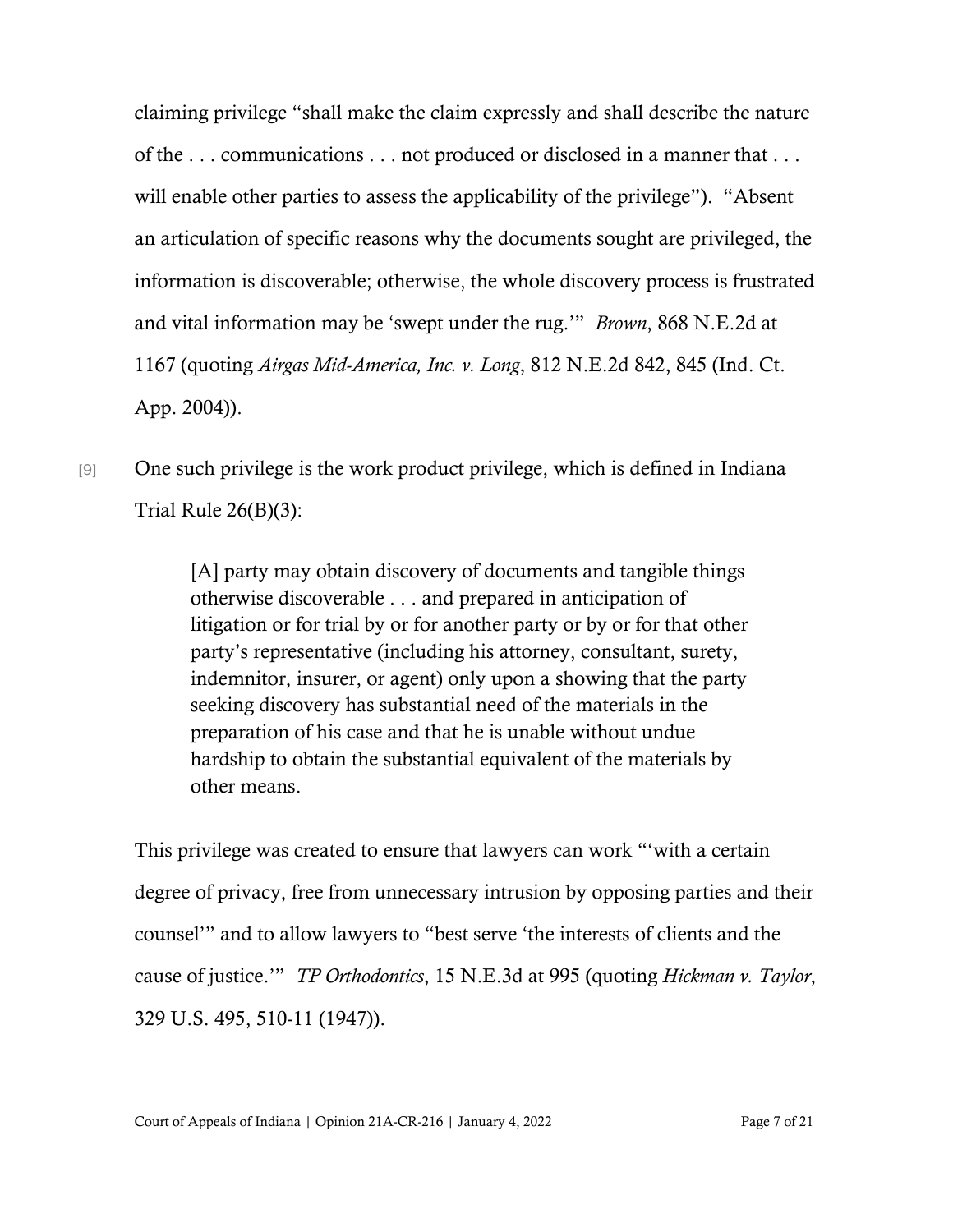- [10] While Rule 26(B)(3) permits a party to obtain discovery of documents prepared in anticipation of litigation if there is a showing of "substantial need" and if obtaining the information in another way would create "undue hardship," "a party seeking discovery is never entitled to the mental impressions, conclusions, opinions, or legal theories of an attorney or other representative of the party concerning the litigation." *Nat. Eng'g & Contracting Co., Inc. v. C&P Eng'g & Mfg. Co., Inc*., 676 N.E.2d 372, 376 (Ind. Ct. App. 1997). These types of materials are called "opinion work product [and are] entitled to absolute protection from discovery." *Id*. *See also* T.R. 26(B)(3) ("the court shall protect against disclosure of the mental impressions, conclusions, opinions, or legal theories of an attorney or other representative of a party concerning the litigation").
- [11] A party asserting work-product privilege "must establish that the materials sought to be protected from disclosure were prepared in anticipation of litigation rather than in the normal course of business." *TP Orthodontics*, 15 N.E.3d at 995. "A document is gathered in anticipation of litigation if it can fairly be said that the document was prepared or obtained because of the prospect of litigation." *WESCO Dist., Inc. v. ArcelorMittal Ind. Harbor LLC*, 23 N.E.3d 682, 713 (Ind. Ct. App. 2014), *trans. dismissed*.
- [12] With this general background in mind, we turn to whether the trial court herein abused its discretion when, after the prosecutor's timely assertion of work product privilege, the trial court refused to compel production of a verbatim copy of the police report describing the circumstances surrounding Minges' arrest for operating while intoxicated.

Court of Appeals of Indiana | Opinion 21A-CR-216 | January 4, 2022 Page 8 of 21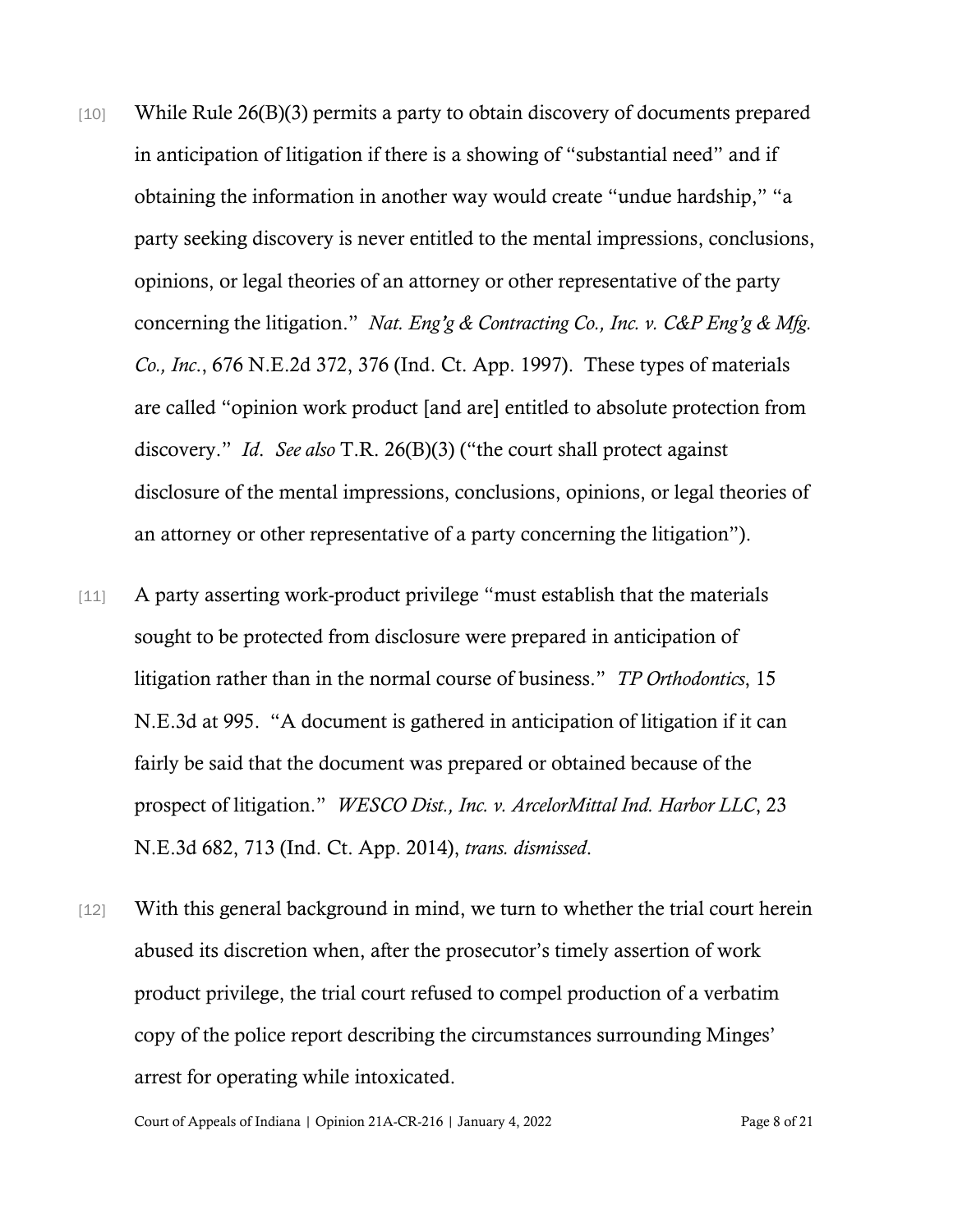- [13] In 1985, our Indiana Supreme Court decided *Keaton v. Circuit Court of Rush County*, 475 N.E.2d 1146 (Ind. 1985). There, a prosecutor, Keaton, filed a murder charge against a defendant, Kidd. Kidd filed several discovery motions, including one that requested copies of all police reports, and Keaton objected to producing the police reports. Later, Kidd requested production of three specific police reports, and the trial court ordered Keaton to produce verbatim copies of the reports. *Id*. at 1147. Keaton appealed, claiming the trial court "exceeded its jurisdiction by ordering pretrial discovery of verbatim copies of police reports over [Keaton's] work product objection." *Id*. Our Indiana Supreme Court held "police reports . . . constitute the work product of the prosecuting attorney" and "a trial court in a criminal proceeding does not have the inherent power to order production of verbatim copies of police reports over the timely work product objection of the prosecuting attorney."[6](#page-8-0) *Id*. at 1148.
- [14] The Supreme Court identified two bases for its holding. The first was that "[p]roduction of complete police reports . . . would place an undue burden on the prosecuting attorney" because the prosecutor "would be forced to excise non-discoverable information from copies of reports it has been compelled to produce." *Id.* The second was that "use of verbatim copies of police reports by

<span id="page-8-0"></span><sup>6</sup> *Keaton* also held the work-product privilege was not waived because the State was fulfilling its *Brady* obligation by allowing defense counsel to see, but not retain, a copy of a police report. *Keaton*, 475 N.E.2d at 1148 (Prosecutor "was complying with his affirmative duty to disclose exculpatory information not otherwise revealed through discovery.") (citing *Brady v. Maryland*, 373 U.S. 83 (1963) (holding "suppression by the prosecution of evidence favorable to an accused upon request violates due process where the evidence is material either to guilt or to punishment, irrespective of the good faith or bad faith of the prosecution")).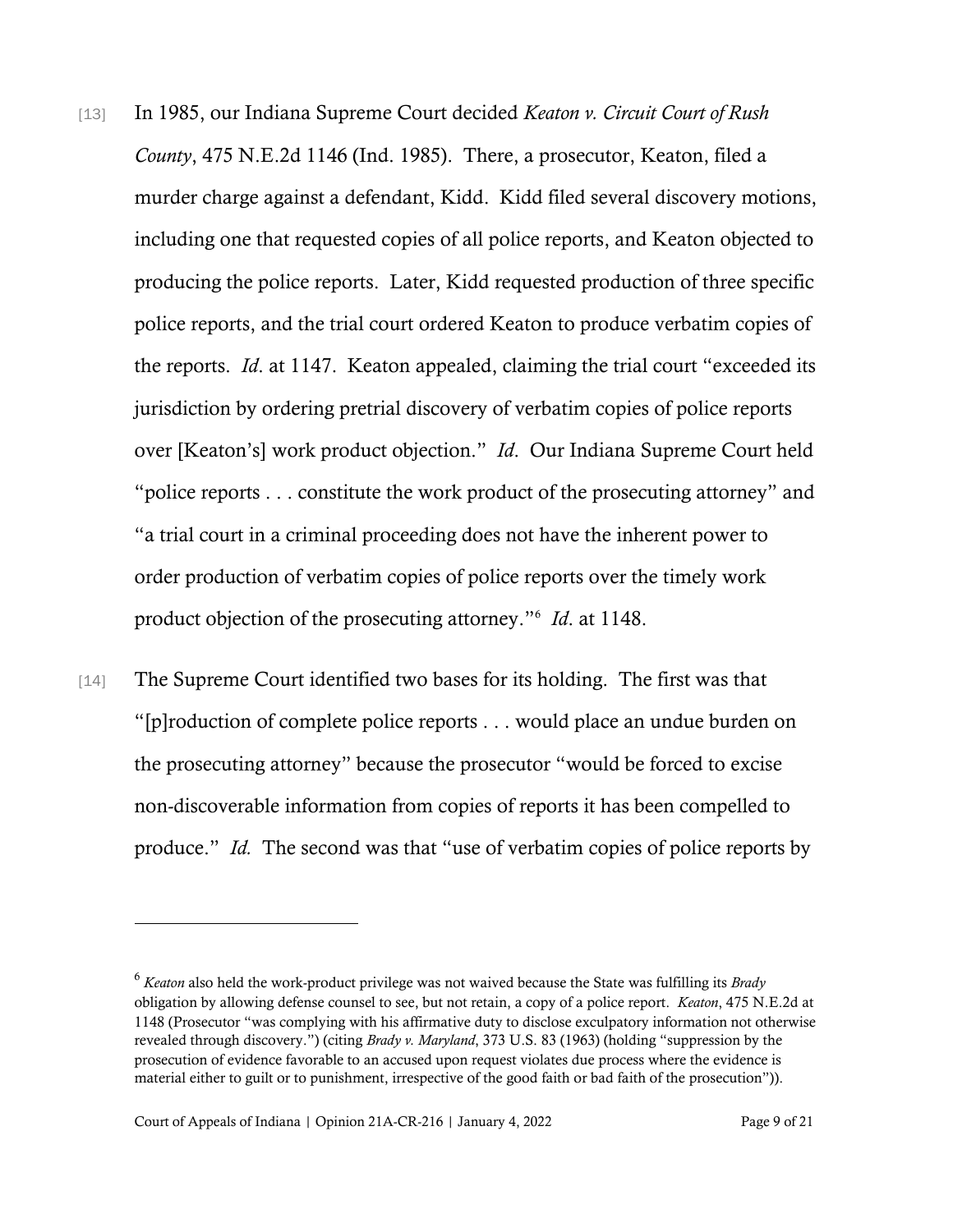the defense at trial is subject to abuse" because "[d]efense counsel cognizant of the theories and speculations of the investigating officers could subject the officers to misleading and unfair cross-examination." *Id.*

- [15] Minges argues *Keaton*'s holdings are problematic for multiple reasons, and the State responds by reminding us we do "not have the authority to overturn Supreme Court precedent, but must adhere to the existing law." (State's Br. at 6.) While it is true that we, as an intermediate appellate court, cannot "declare invalid" any decision of our Indiana Supreme Court, *Culbertson v. State*, 929 N.E.2d 900, 906 (Ind. Ct. App. 2010) (quoting *Horn v. Hendrickson*, 824 N.E.2d 690, 694 (Ind. Ct. App. 2005)), *trans. denied*, we do have the authority to criticize existing law, *see* Appellate Rule 65(A) (Court of Appeals opinion shall be published if it "criticizes existing law"), and "it is not inappropriate for the parties or the judges of this court to ask the [supreme] court to reconsider earlier opinions." *Horn*, 824 N.E.2d at 694. Accordingly, as we agree with Minges that *Keaton*'s holding and analysis are problematic in a number of respects, we address Minges' concerns regarding *Keaton* "solely for the purpose of urging reconsideration of the particular issue." *Cont'l Ins. Co. v. Wheelabrator Techs., Inc*., 960 N.E.2d 157, 162 (Ind. Ct. App. 2011), *reh'g, denied*, *trans. denied.*
- Court of Appeals of Indiana | Opinion 21A-CR-216 | January 4, 2022 Page 10 of 21 [16] First, while the Supreme Court held that police reports are always subject to the work product protection, its two bases for the holding—burden and the risk of misleading cross-examination—are not generally considerations for a work product analysis. Instead, work product analysis generally turns on whether the document was prepared in anticipation of litigation at the direction of counsel.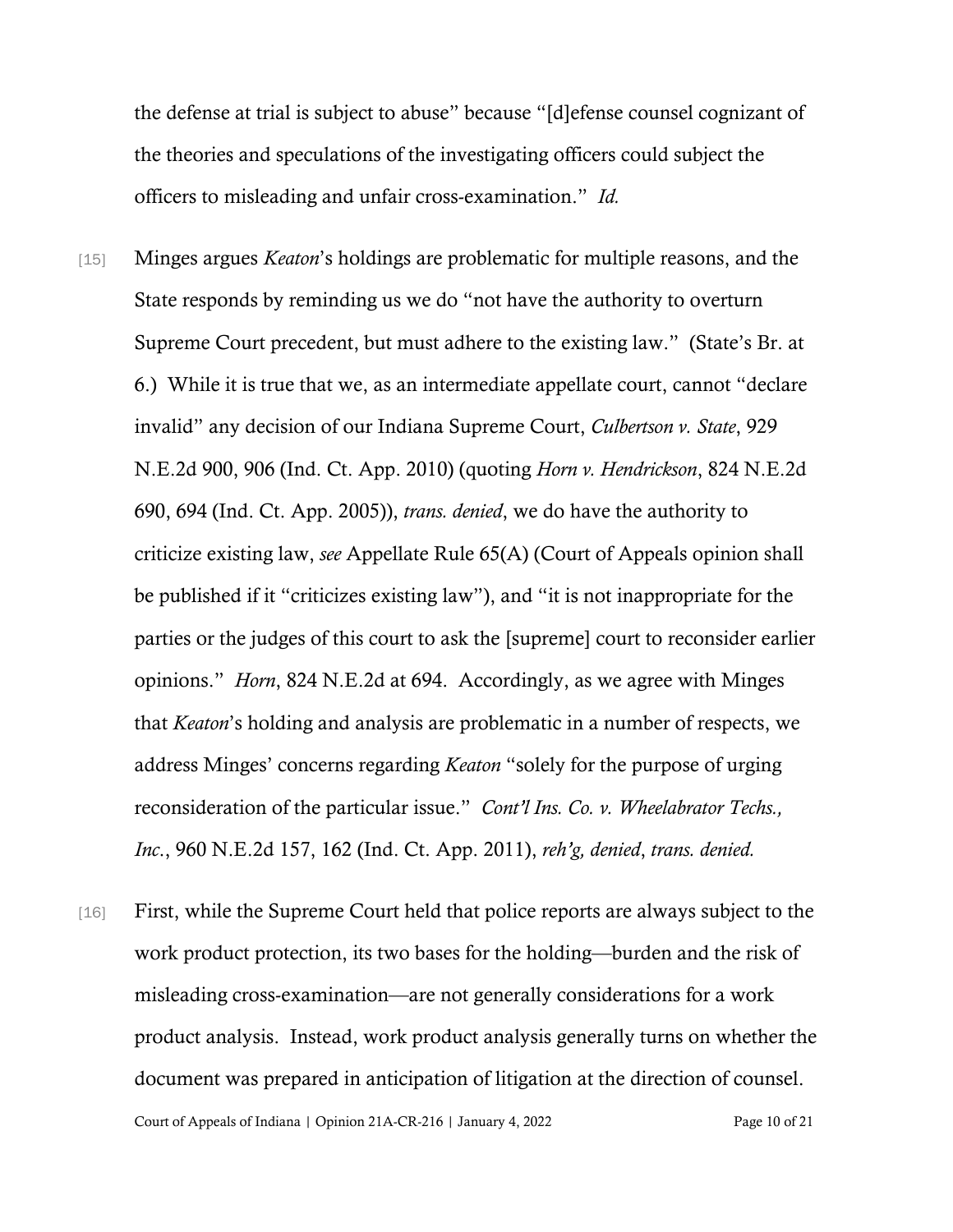*See generally* 23 Am. Jur. 2d Depositions and Discovery § 53 ("The work product doctrine or privilege may apply to work produced by government attorneys in anticipation of litigation, as well as to material prepared by nonlawyer staff members of a government agency at the direction of agency counsel."). Whether a discovery request is overly burdensome would generally be analyzed under Trial Rule 26(B)(1), which allows trial courts to limit discovery where "the burden or expense of the proposed discovery outweighs its likely benefit." Whether the use of evidence results in a misleading crossexamination would generally be evaluated under Evidence Rule 403, which empowers trial courts to exclude relevant evidence if its probative value is substantially outweighed by the risk of "misleading the jury." Neither burden nor unfair prejudice are elements of the work product protection.

[17] Second, and relatedly, *Keaton* recognized that the doctrine of "work product protects materials prepared by agents for the attorney as well as those prepared by the attorney himself," *Keaton*, 475 N.E.2d at 1147, but the analysis seemed to conflate agents of a party with agents of an attorney. "It is not up to the client to determine whom to make an agent for the purposes of asserting the work-product privilege; the privilege extends to the work of the attorney's agents, not the client's agents." *United States v. Smith*, 502 F.3d 680, 689 (7th Cir. 2007). No doubt, the police are agents of the State, but it seems problematic to treat them categorically as agents of the prosecutor before the prosecutor is even involved in a case.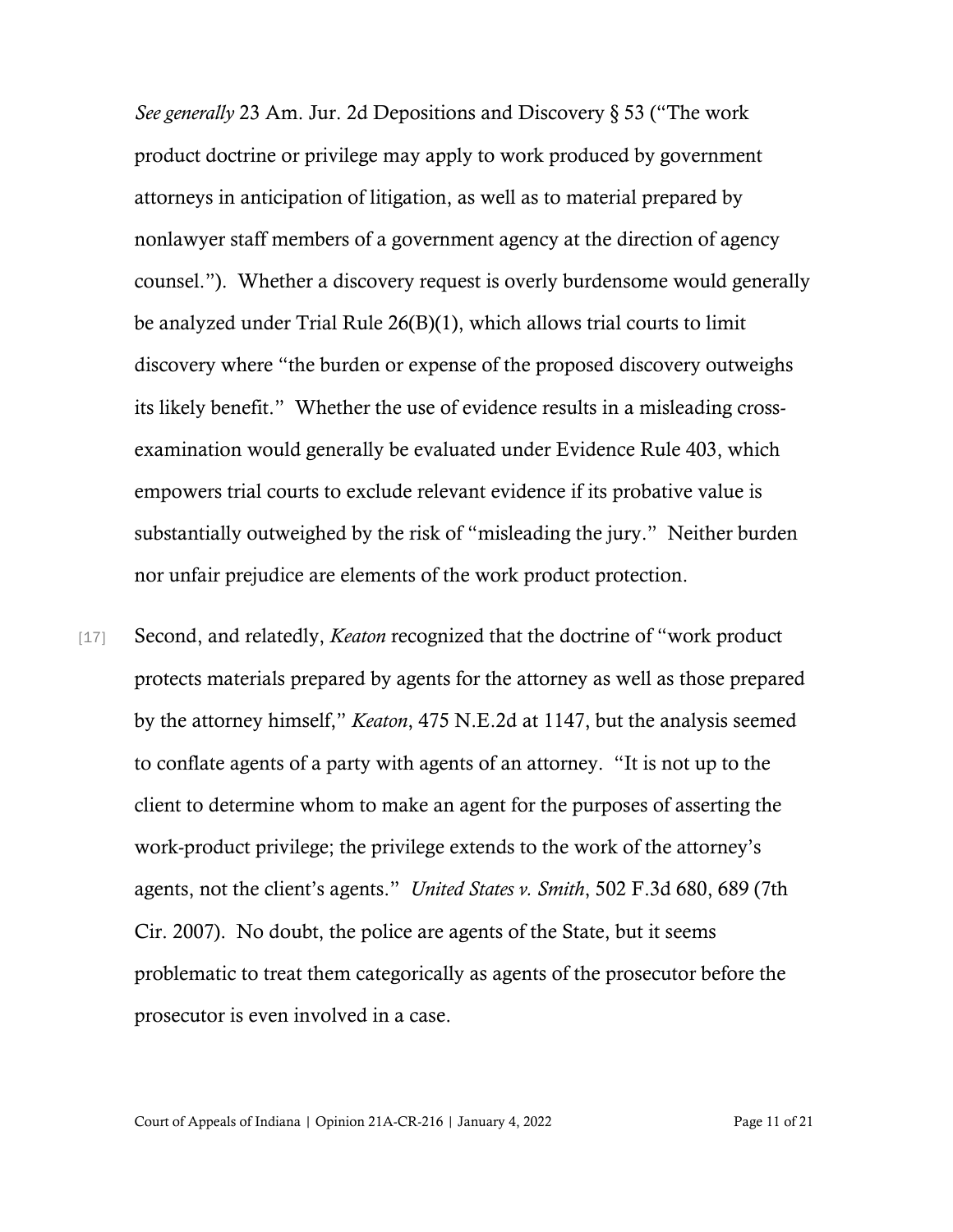[18] Police officers perform multiple functions for our government – responding to emergency situations, care-taking functions, public education, securing public safety, investigating accidents, and investigating alleged criminal activities – not all of which relate to being agents of a prosecutor. In this way, *Keaton* provided a blanket claim of privilege<sup>[7](#page-11-0)</sup> to police reports that was not provided, for example, to reports by investigators for insurance agencies:

> An investigation by an insurance company does not automatically require a finding that the investigation was conducted in anticipation of litigation. And the fact that the plaintiff has hired an attorney also does not mandate a finding that an investigation was undertaken in anticipation of litigation. . . . An insurance company cannot reasonably argue that the entirety of its claim file is accumulated in anticipation of litigation when it has a duty to investigate, evaluate, and make a decision regarding an insured's claim.

*WESCO Distrib*., 23 N.E.3d at 713*. See also Brandenburg Indus. Serv. Co. v. Ind. Dept. of State Rev*., 26 N.E.3d 147, 155 (Ind. T.C. 2015) ("Documents assembled in the ordinary course of business, pursuant to public requirements unrelated to litigation, or for any other non-litigation purpose, however, are not work product" of the Department of State Revenue when litigation of tax refund claims was not on the horizon.).

[19] Moreover, even when only evaluating police activity related to the investigation of a crime, it is still problematic to categorically treat police officers as agents of

<span id="page-11-0"></span><sup>7</sup> Our Indiana Supreme Court has elsewhere indicated that it disfavors "blanket" claims of privilege. *See Brown*, 868 N.E.2d at 1167 (citing *Hayworth v. Schilli Leasing, Inc*., 669 N.E.2d 165, 169 (Ind. 1996) ("courts disfavor blanket claims of privilege")).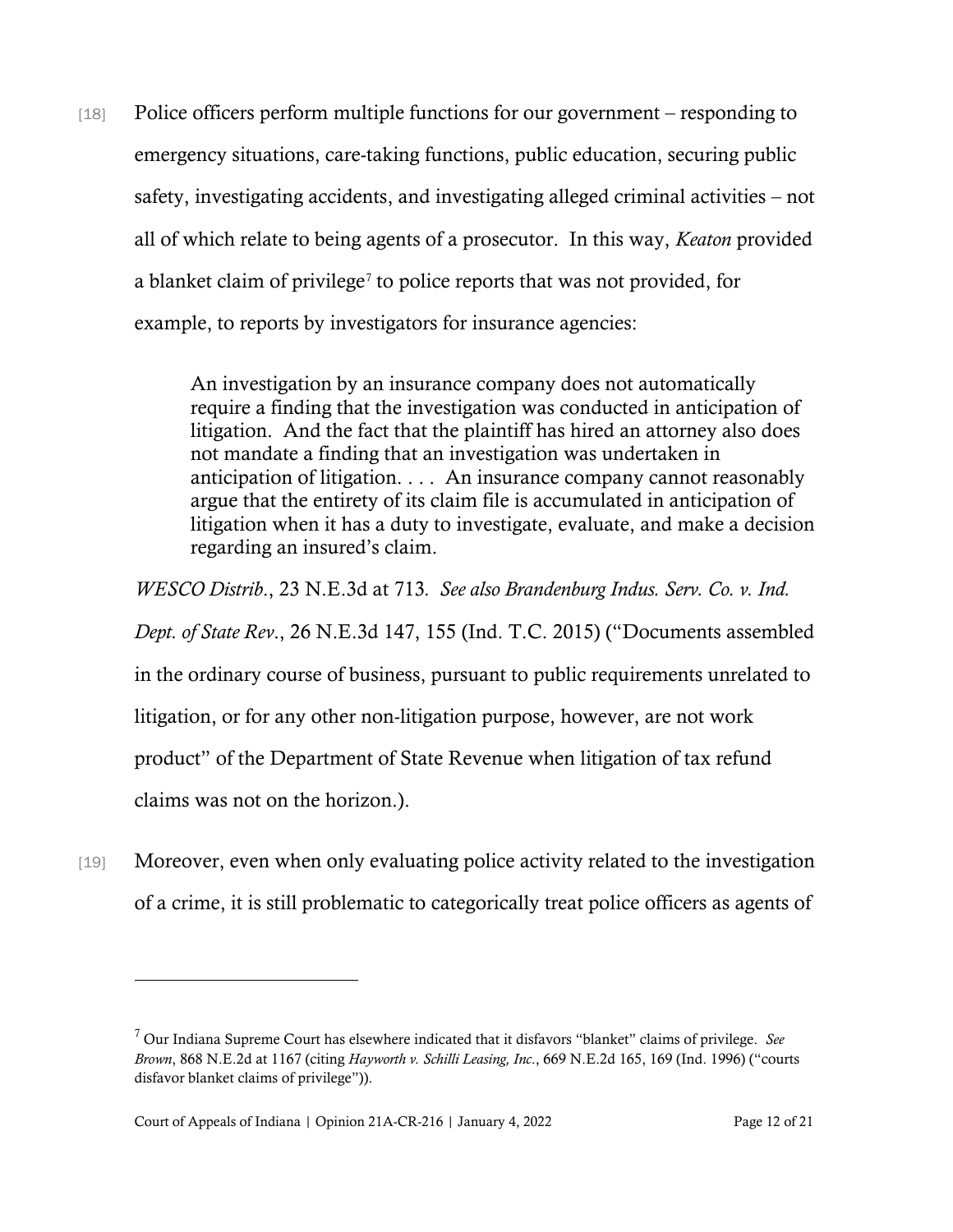the prosecutor. For example, "the law permits the police to pressure and cajole, conceal material facts, and actively mislead" suspects, within certain limits, as part of the evidence gathering process. *United States v. Rutledge*, 900 F.2d 1127, 1131 (7th Cir. 1990); *see also Kahlenbeck v. State*, 719 N.E.2d 1213, 1217 (Ind. 1999) (recognizing that police deception does not render a confession inadmissible). As attorneys, prosecutors cannot engage in that sort of conduct, and they cannot allow their agents to do so either. Ind. Professional Conduct Rule 4.1(a) ("In the course of representing a client a lawyer shall not knowingly . . . make a false statement of material fact or law to a third person . . . ."); Prof. Cond. R. 5.3(b) "a lawyer having direct supervisory authority of the nonlawyer shall make reasonable efforts to ensure that the person's conduct is compatible with the professional obligations of the lawyer"). Because the ethical limitations on prosecutors do not carry through to police prior to a prosecutor's involvement, it would seem to follow that police officers are not always to be treated as agents of the prosecutor whenever they are investigating a crime. Similarly, prosecutors would presumably dispute that police officers are their agents in every excessive force case and every instance of an illegal search.

[20] Third, the burden of excising non-discoverable information is a burden that exists for all parties who wish to protect opinion work product from discovery when disclosing ordinary work product prepared in anticipation of litigation. However, *Keaton* gives the State advantages provided to no other party under the work product doctrine. Prosecutors received a blanket privilege, while every other party in Indiana who wishes to assert work product privilege has

Court of Appeals of Indiana | Opinion 21A-CR-216 | January 4, 2022 Page 13 of 21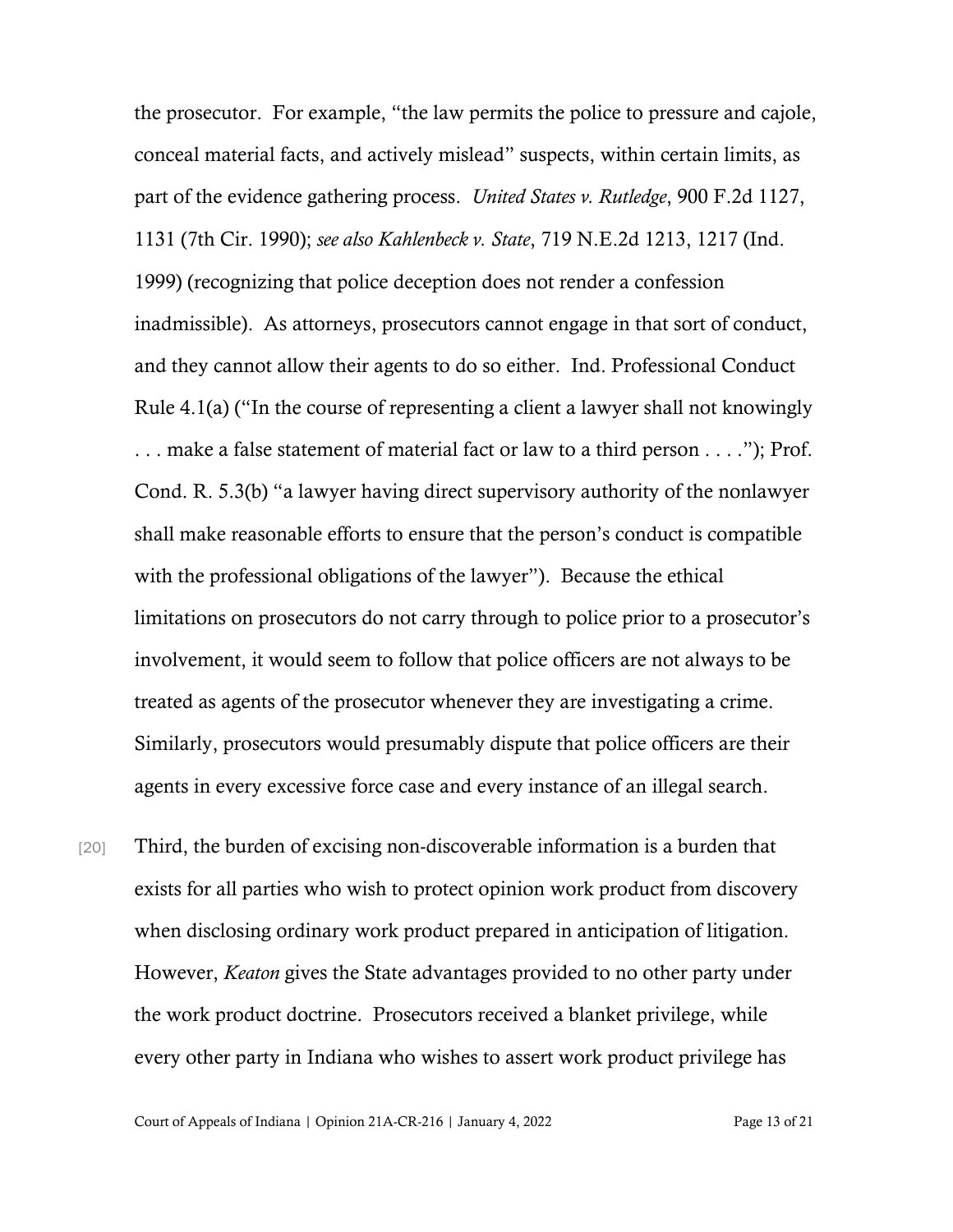"the burden to allege and prove the applicability of the privilege *as to each question asked or document sought*." *TP Orthodontics, Inc*., 15 N.E.3d at 994 (quoting *Hayworth v. Schilli Leasing, Inc.*, 669 N.E.2d 165, 169 (Ind. 1996)) (italics added). Every other party also has the burden to "establish that the material sought to be protected from disclosure were prepared in anticipation of litigation rather than in the normal course of business." *Id*. at 995. Taking the time to excise "opinion work product entitled to absolute protection from discovery[,]" *Nat. Eng'g & Contracting Co*., 676 N.E.2d at 376, seems a rather small burden to place on prosecutors when viewed in light of the burden shifting *Keaton* created in prosecutors' favor.<sup>[8](#page-13-0)</sup> Moreover, as Minges argues, police reports "are often made and investigated by police in their regular course of business and day-to-day operations" without the knowledge of the prosecuting attorney, (Appellant's Br. at 15), such that many police reports may contain little information that prosecutors would need to excise. (*See*, *e.g*., Tr. Vol. 2 at 7-8 (prosecutor acknowledges no harm would come to the State's case by releasing an unredacted copy of the police report regarding Minges' misdemeanor OWI to defense counsel).)

<span id="page-13-0"></span><sup>8</sup> We also note that, in this burden-shifting respect, *Keaton* is analogous to Allen County Local Rule LR02- TR26-1(B)(1), which creates a presumption whereby defense counsel cannot obtain a copy of audio or videotape evidence in possession of the prosecutor without first applying to the trial court and proving the "necessity" of a copy. *See* [https://www.in.gov/courts/files/allen-local-rules.pdf.](https://www.in.gov/courts/files/allen-local-rules.pdf) Our Indiana Supreme Court is currently considering the validity of Allen County's rule, *see Ramirez v. State*, 21S-CR-00373, and held oral argument on October 21, 2021. *See* [https://mycourts.in.gov/arguments/default.aspx?&id=2592.](https://mycourts.in.gov/arguments/default.aspx?&id=2592)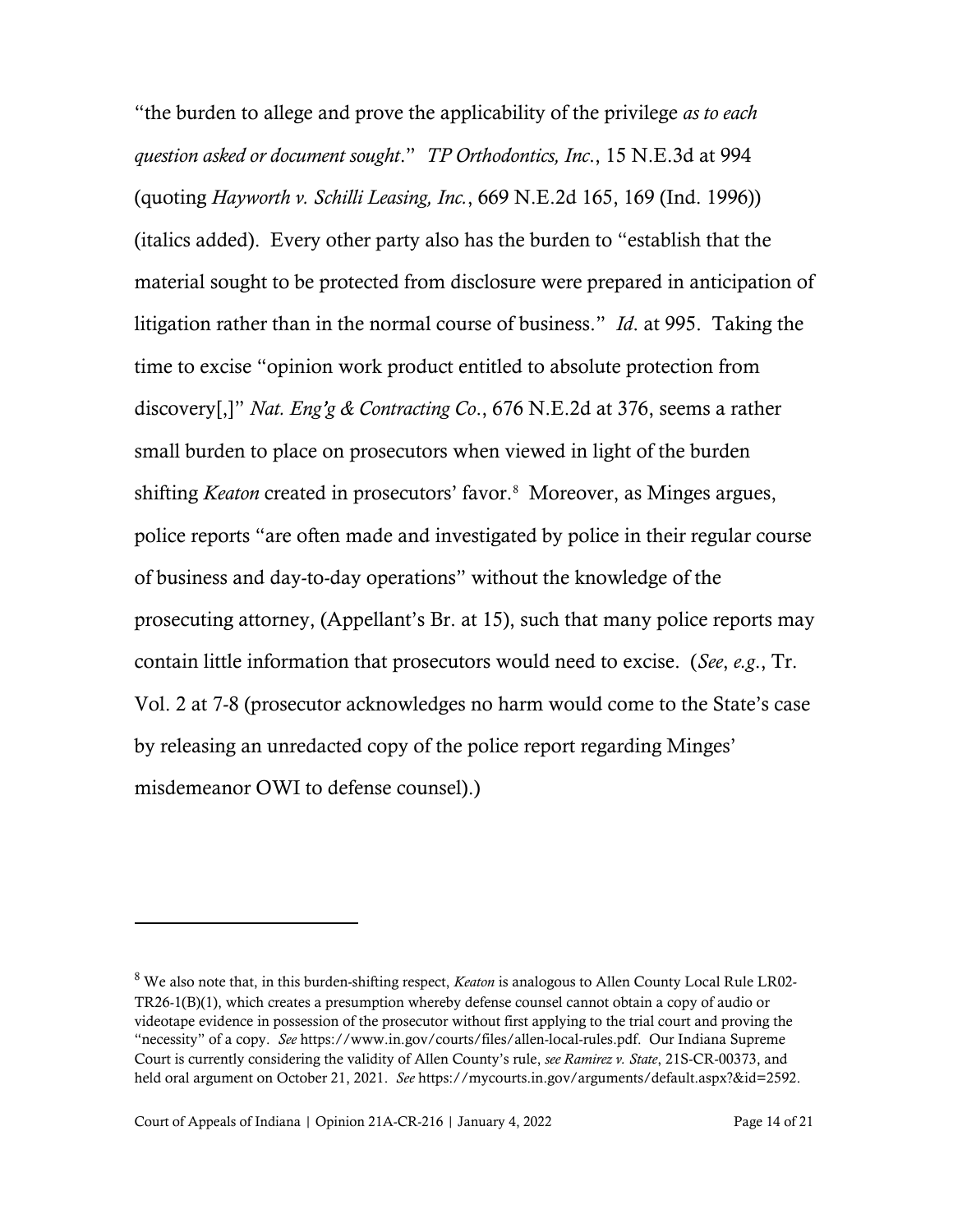- [21] Finally, this case illustrates that *Keaton*'s concerns about burdening the State and subjecting police officers to misleading cross-examination are misplaced, or at least they do not warrant shielding *all* police reports. Both sides acknowledge that the majority of counties in Indiana—and they only mention Dearborn and Elkhart Counties as the exceptions—have an open file policy, which generally means that the prosecutor allows defense counsel to review the prosecutor's complete file. *See, e.g.*, *Johnson v. State*, 446 N.E.2d 1307, 1310 (Ind. 1983) (stating that the prosecutor's open file policy gave the defendant access to police reports). The fact that prosecutors all over the State routinely produce police reports severely undermines the notions that allowing defendants access to police reports—redacted or unredacted—is too burdensome or will subject officers to unfair cross-examination.
- [22] Even in this case particularly, the Prosecutor allowed Defense Counsel to examine the police report in person. Especially during a pandemic, that is far more burdensome to everyone than producing a copy. There can also no longer be any basis to claim that a copy of the report—as opposed to in-person inspection—could subject a testifying officer to unfair cross-examination.
- [23] The State argues that because it allowed Defense Counsel access to the report in the Prosecutor's office, this appeal is really not about the *discoverability* of the report but rather the *manner* of production. But that just further proves the point—the State's refusal to produce a copy of the police report has nothing to do with attorney work product even though the attorney work product doctrine is its sole basis for refusing to provide a copy of the report. Indeed, both in the

Court of Appeals of Indiana | Opinion 21A-CR-216 | January 4, 2022 Page 15 of 21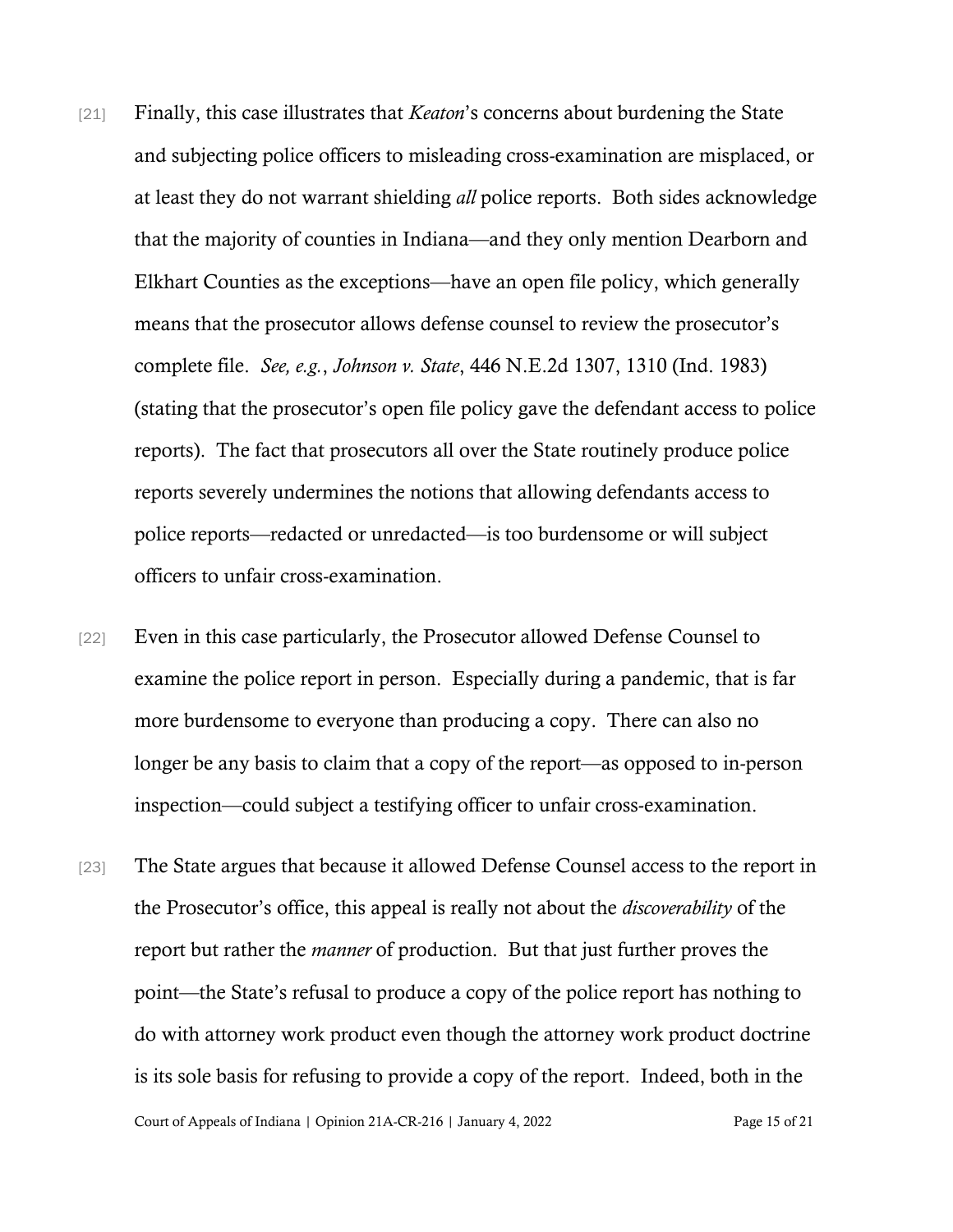trial court and on appeal the State is unable to articulate any interest whatsoever that it has in refusing to produce a copy of a police report in a misdemeanor OWI case beyond blind adherence to a policy that appears to serve no legitimate purpose in this case. (Tr. at 7:21 ("THE COURT: ... What's the harm if the State hands Defense counsel a police report and this – this is a misdemeanor OWI? . . . MR. KRUMWIED: Your Honor, frankly, I am not sure there is a harm.").)

- [24] This is especially disconcerting given all the work that has gone into transitioning Indiana to utilizing electronic information exchanges. This allows lawyers to serve clients more efficiently because trips no longer need to be made to the Courthouse or to opposing counsel's office, and this efficiency permits lawyers to serve clients whose cases may be occurring at greater distance from the lawyer's office. In this evolving legal landscape, it makes little sense for a Prosecutor's Office to expect defense counsel to arrive at the Prosecutor's Office merely to review a document.<sup>9</sup>
- [25] Despite our concerns about the continued viability of *Keaton*, we are "bound by the precedent established by our supreme court." *McDonald v. State*, 173 N.E.3d

<span id="page-15-0"></span><sup>&</sup>lt;sup>9</sup> Nor do we agree with the State's assertion that the State's interest in maintaining the privacy of its file materials should prohibit defense counsel from obtaining a copy of the police report. Criminal proceedings frequently include presentence investigation reports, which are confidential pursuant to Indiana Code section 35-38-1-3(a), and yet we trust defense counsel to protect the confidentiality of those documents. Ind. Code § 35-38-1-3(b) (listing defense counsel as among those permitted access). Trial courts through protective orders, or the Indiana Supreme Court through its rulemaking function, can establish protection to prohibit distribution of police reports. We trust that, if so ordered, defense counsel will abide by their obligation to not release a copy of the police report to the defendant or anyone else.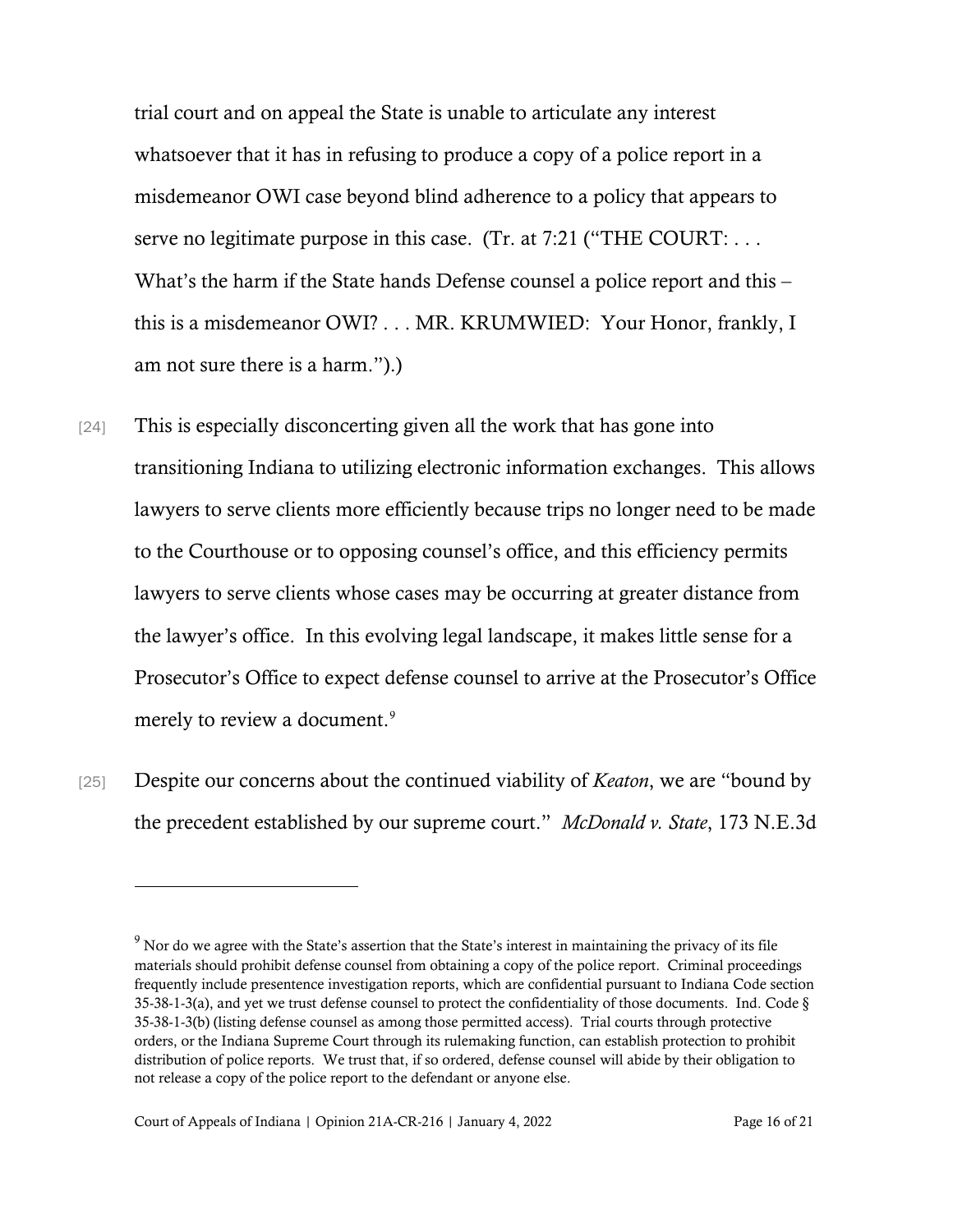1043, 1047 (Ind. Ct. App. 2021). We accordingly hold the trial court did not abuse its discretion when, after the State's assertion of work product privilege, the court relied on *Keaton* to deny Minges' request for "complete and accurate copies" of the police report regarding Minges' alleged operating while intoxicated. *See Keaton*, 475 N.E.2d at 1148 (trial court cannot compel production of verbatim copies if a timely work product objection is made).

## Conclusion

- [26] Because the Indiana Supreme Court's 1985 opinion in *Keaton v. Circuit Court of Rush County*, 475 N.E.2d 1146, concluded trial courts cannot order prosecutors to produce verbatim copies of police reports over a timely work-product objection, we conclude the trial court did not err in declining Minges' request for unredacted copies of the police reports describing the circumstances surrounding his arrest for OWI. Nevertheless, we agree with Minges that reconsideration of that precedent by our Supreme Court is warranted.
- [27] **Affirmed.**

Bailey, J., concurs with separate opinion.

Molter, J., concurs.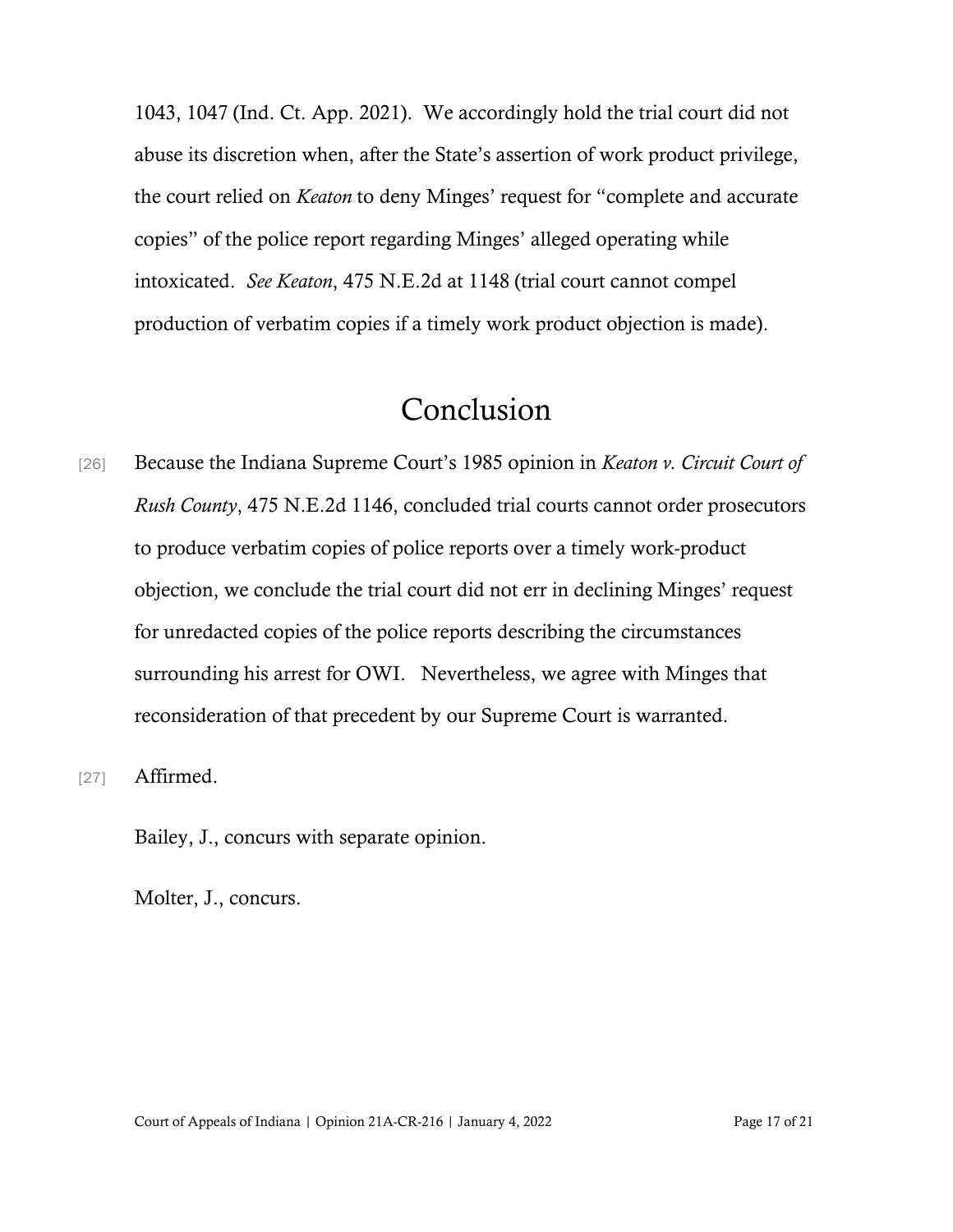## IN THE COURT OF APPEALS OF INDIANA

Frank E. Minges, III, *Appellant-Defendant,*

v.

State of Indiana, *Appellee-Plaintiff*

Court of Appeals Case No. 21A-CR-216

### Bailey, Judge, concurring.

Court of Appeals of Indiana | Opinion 21A-CR-216 | January 4, 2022 Page 18 of 21 [28] I join the majority in urging our Supreme Court to revisit *State ex rel. Keaton v. Cir. Ct. of Rush Cnty.*, 475 N.E.2d 1146 (Ind. 1985). As it stands, the rule derived from *Keaton* and its progeny conflicts with Trial Rule 26(B)(3) and, in doing so, unnecessarily broadens the scope of "work product" protection for the State. Trial Rule 26(B)(3) was meant to codify the "work product" protections recognized at common law. *See Am. Bldgs. Co. v. Kokomo Grain Co., Inc.*, 506 N.E.2d 56, 59 (Ind. Ct. App. 1987) ("Our Trial Rule 26 is adopted from the Federal Rules of Civil Procedure."); *Upjohn Co. v. United States*, 449 U.S. 383, 398 (1981) (noting that federal "Rule 26(b)(3) codifies the work-product doctrine[.]"); 48 F.R.D 487, 500 (explaining that amendments related to "work product" rules "conform to the holdings of the cases"); 8 Richard L. Marcus, *Federal Practice and Procedure* § 2023 (3d ed.) ("The adoption of the rule was not intended to cause any drastic change in practice in the federal courts. Instead, it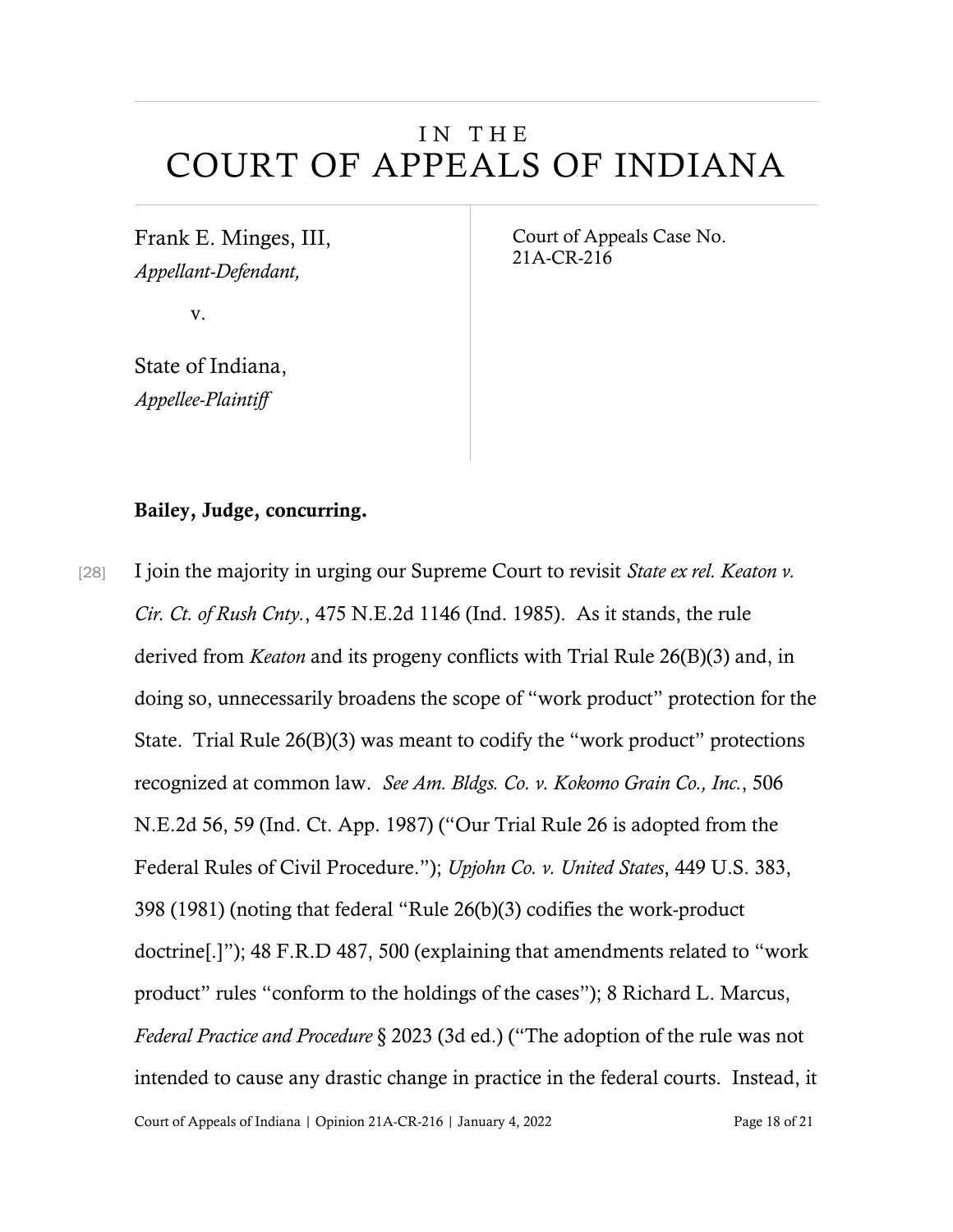was designed as a largely accurate codification of the doctrine announced in [*Hickman v. Taylor*, 329 U.S. 495 (1947)], and developed in later cases[.]").

- [29] Under Rule 26(B)(3), a party generally may withhold any material categorized as "work product." To constitute "work product" under Rule 26(B)(3), the material must satisfy two requirements. First, the material must have been "prepared in anticipation of litigation." *Id.* Second, it must have been prepared "by or for [that] party" or "by or for that . . . party's representative[.]" *Id.* As the majority explains, whether an item amounts to work product—*i.e.*, whether an eligible person prepared the material in anticipation of litigation—is decided on a case-by-case basis. *See* Slip op. at 13-14. And in each case, the party asserting the "work product" privilege must establish that "the materials sought to be protected from disclosure" satisfy the requirements. *TP Orthodontics, Inc. v. Kesling*, 15 N.E.3d 985, 995 (Ind. 2014). In other words, Rule 26(B)(3) favors disclosure, placing an initial burden on the party seeking to avoid disclosure.
- [30] Moreover, the "work product" privilege is not absolute. That is, even if a party shows that the materials at issue amount to "work product," that party must still turn over the materials if the other party shows (1) a "substantial need of the materials in the preparation of [the] case" and (2) an inability "without undue hardship to obtain the substantial equivalent of the materials[.]" Ind. Trial Rule 26(B)(3).
- [31] There is, however, an exception to the exception. Indeed, even if a party establishes adequate need and hardship, the trial court must "protect against

Court of Appeals of Indiana | Opinion 21A-CR-216 | January 4, 2022 Page 19 of 21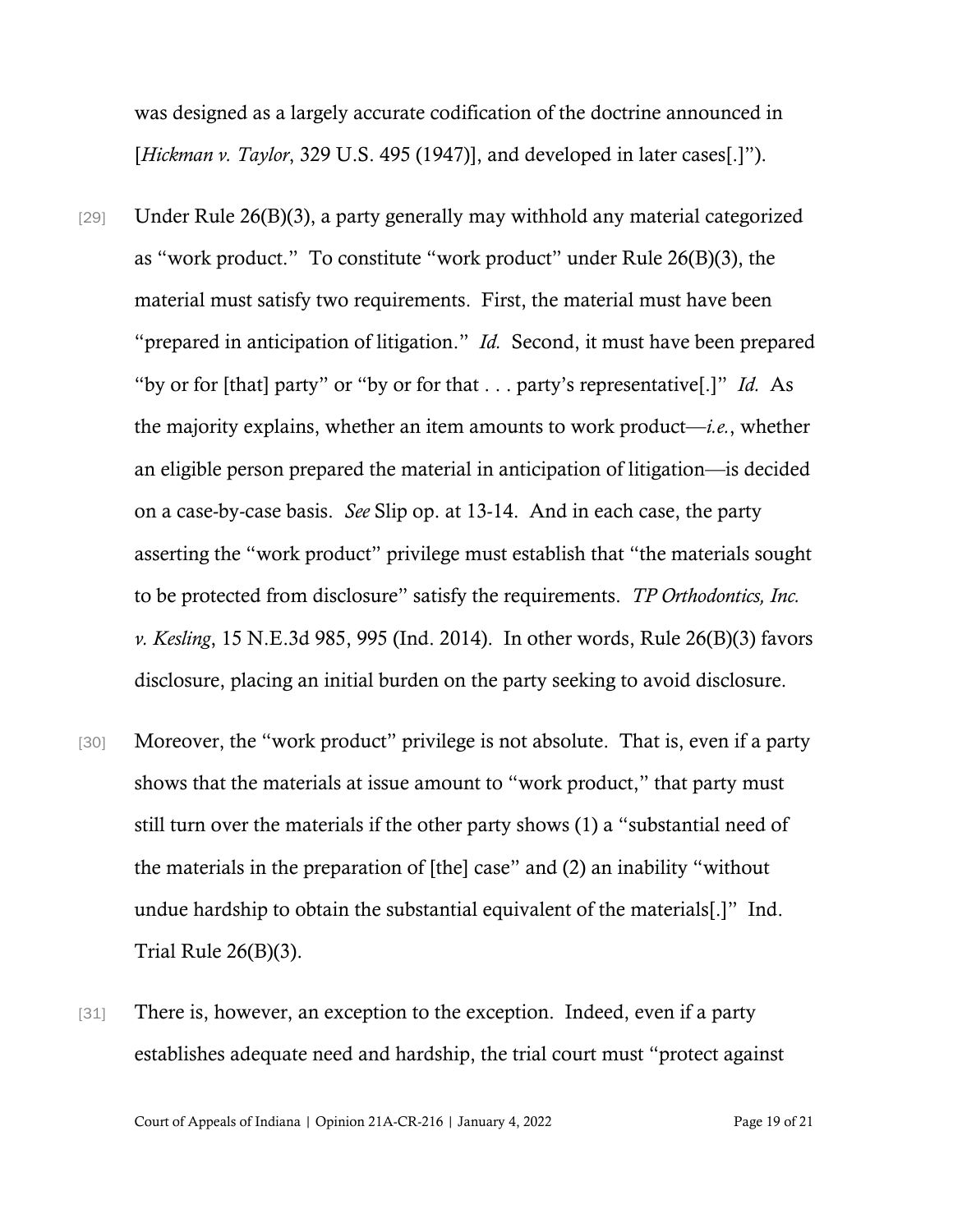disclosure of the mental impressions, conclusions, opinions, or legal theories of an attorney or other representative of a party concerning the litigation." *Id.* In other words, although a showing of need and hardship could result in the disclosure of certain materials categorized as "work product," Rule 26(B)(3) still provides absolute protection for a subcategory of "work product." *See id.*

[32] Even though *Keaton* spoke to the scope of "work product" protection, the case did not cite Trial Rule 26(B)(3). As to the interplay between *Keaton* and Trial Rule 26(B)(3), although *Keaton* seemed to focus on the "inherent power of a trial court to guide and control discovery," 475 N.E.2d at 1147, our Supreme Court has since embraced *Keaton* for a broader proposition. That is, three years after handing down *Keaton*, the Court cited *Keaton* for the proposition that, "in general, police reports are not discoverable and are considered protected as 'work product' of the prosecutor." *Beckham v. State*, 531 N.E.2d 475, 476 (Ind. 1988). Later, the Court cited *Keaton* for the proposition that, "[u]nless the ['work product'] privilege has been waived, investigative police reports are not discoverable and are considered protected as the work product of the prosecutor." *Goudy*, 689 N.E.2d at 695; *see id.* (stating that "police reports . . . are specifically excluded from discovery"). Thus, because of *Keaton* and its progeny, police reports, categorically, are not subject to discovery and the analytical rigor otherwise placed on a proponent under Trial Rule 26 is absent.<sup>[10](#page-19-0)</sup>

<span id="page-19-0"></span> $10$  I therefore disagree with the State's assertion at oral argument that Trial Rule 26(B)(3) provides a viable path around the *Keaton* rule. *See* Oral Argument Video at 36:47-37:37.